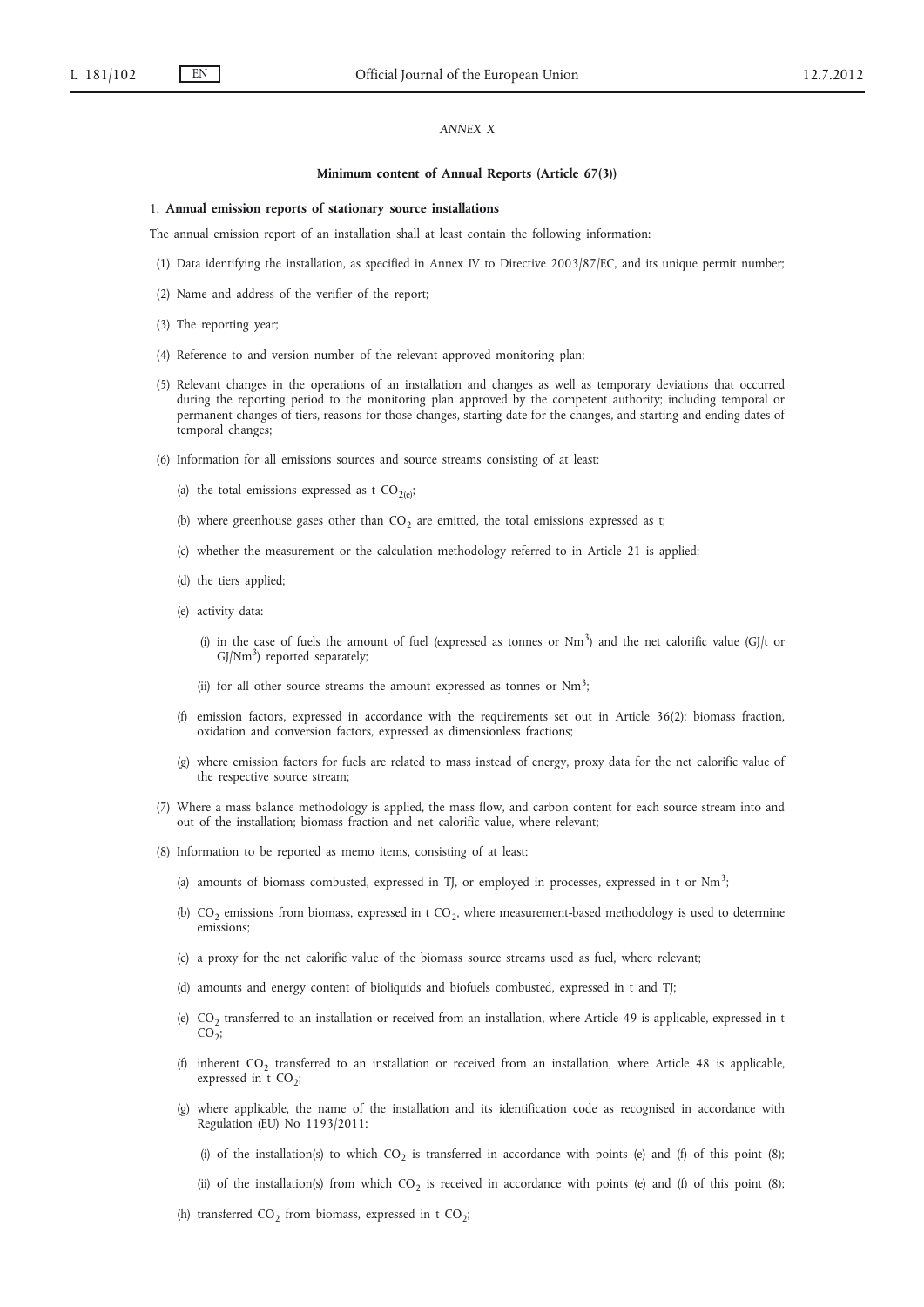- (9) Where a measurement methodology is applied:
	- (a) where  $CO<sub>2</sub>$  is measured as the annual fossil  $CO<sub>2</sub>$ -emissions and the annual  $CO<sub>2</sub>$ -emissions from biomass use;
	- (b) the measured greenhouse gas concentrations and the flue gas flow expressed as an annual hourly average, and as an annual total value;
- (10) Where a methodology referred to in Article 22 is applied, all data necessary for determining the emissions for the emission sources and source streams for which that methodology is applied, as well as proxy data for activity data, calculation factors and other parameters which would be reported under a tier methodology;
- (11) Where data gaps have occurred and have been closed by surrogate data in accordance with Article 65(1):
	- (a) the source stream or emission source to which each data gap applies;
	- (b) the reasons for each data gap;
	- (c) the starting and ending date and time of each data gap;
	- (d) the emissions calculated based on surrogate data;
	- (e) where the estimation method for surrogate data has not yet been included in the monitoring plan, a detailed description of the estimation method including evidence that the methodology used does not lead to an underestimation of emissions for the respective time period;
- (12) Any other changes in the installation during the reporting period with relevance for that installation's greenhouse gas emissions during the reporting year;
- (13) Where applicable, the production level of primary aluminium, the frequency and average duration of anode effects during the reporting period, or the anode effect overvoltage data during the reporting period, as well as the results of the most recent determination of the installation-specific emission factors for  $CF_4$  and  $C_2F_6$  as outlined in Annex IV, and of the most recent determination of the collection efficiency of the ducts;
- (14) Waste types used within the installation and emissions resulting from their use as fuels or input materials shall be reported using the classification of the Community list of wastes specified in Commission Decision 2000/532/EC of 3 May 2000 replacing Decision 94/3/EC establishing a list of wastes pursuant to Article 1(a) of Council Directive 75/442/EEC on waste and Council Decision 94/904/EC establishing a list of hazardous waste pursuant to Article 1(4) of Council Directive 91/689/EEC on hazardous waste (1). For those purposes the respective six digit codes shall be added to the names of the relevant waste types used in the installation.

Emissions occurring from different emission sources, or source streams of the same type of a single installation belonging to the same type of activity may be reported in an aggregate manner for the type of activity.

Where tiers have been changed within a reporting period, the operator shall calculate and report emission as separate sections of the annual report for the respective parts of the reporting period.

Operators of CO<sub>2</sub> storage sites may use simplified emission reports after closure of the storage site in accordance with Article 17 of Directive 2009/31/EC containing at least the elements listed under points 1 to 5, provided the greenhouse gas emissions permit contains no emission sources.

## 2. **Annual emission reports of aircraft operators**

The emission report for an aircraft operator shall at least contain the following information:

- (1) Data identifying the aircraft operator as set out by Annex IV to Directive 2003/87/EC, and the call sign or other unique designators used for air traffic control purposes, as well as relevant contact details;
- (2) Name and address of the verifier of the report;
- (3) The reporting year;
- (4) Reference to and version number of the relevant approved monitoring plan;
- (5) Relevant changes in the operations and deviations from the approved monitoring plan during the reporting period;